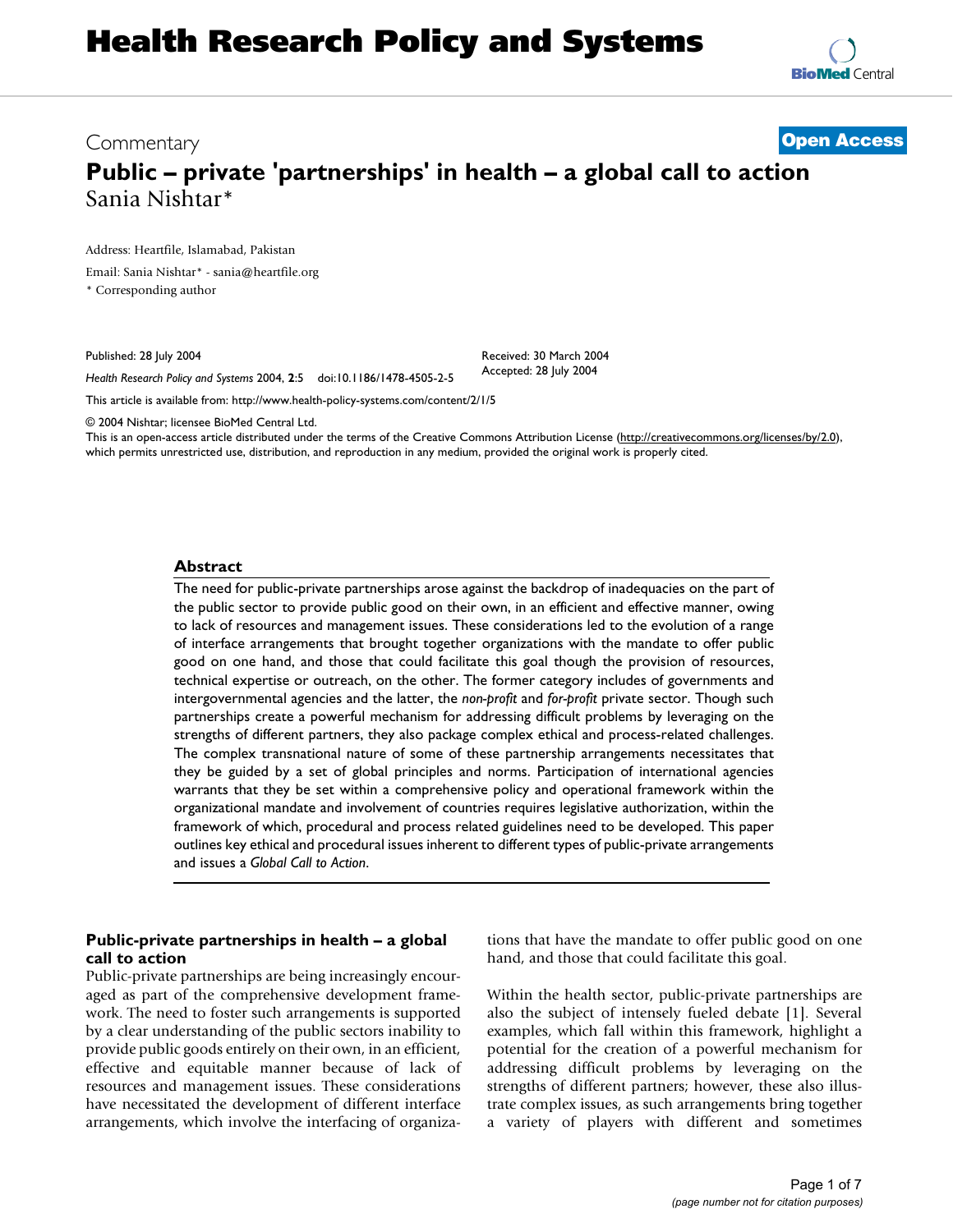conflicting interests and objectives, working within different governance structures [2].

This paper focuses on public-private partnerships that are intended to address broad questions of providing sustainable health outcomes rather than on the day-to-day interaction that occurs when the government buys a health service from a private supplier or where it leaves the entire matter of health service supply to the private sector.

The *public* sector in this paper refers to national, provincial/state and district governments; municipal administrators, local government institutions, all other government and inter-governmental agencies with the mandate of delivering 'public goods'. The word *private* denotes two sets of structures; the *for-profit* private encompassing commercial enterprises of any size and the *non-profit* private referring to Non Governmental Organizations (NGOs), philanthropies and other not-for-profits. The word *partnership* in this paper refers to long term, task oriented, and formal relationships. There has been ample critique relating to the convention of using the word partnership to describe such arrangements; much of this debate is valid, given that there are certain requisites for coining such an association. For the same reasons it also needs to be differentiated from *privatization*, which involves permanent transfer of control through transfer of ownership right or an arrangement in which the pubic sector shareholder has waived its right to subscribe. A distinction also needs to be made between partnerships and *contractual arrangements*, particularly with regard to the relationship between the public sector and NGOs. Although such arrangements can be used for strategic purposes, they are inherently distinct from *partnerships*.

## *Types of public-private interface arrangements*

the database of the *Initiative on Public-Private Partnerships for Health of the Global Forum for Health Research* lists 91 international partnership arrangements in the health sector, which can qualify to be called public-private partnerships. Of these, 76 are dedicated to infectious disease prevention and control, notably AIDS, tuberculosis and malaria; four focus on reproductive health issues, three on nutritional deficiencies whereas a minority focus on other issues (health policy and research {1}, injection and chemical safety {2}, digital divide {1}, blindness and cataract  $\{4\}$ ][3]. This categorization takes into account large transnational public-private partnerships. There are, however, many other arrangements at a country level, which bring in their wake similar challenges as the ones posed by larger partnerships.

Several classifications have been proposed to conceptualize and categorize public-private partnerships. These may be based on the terms of the constituent membership or the nature of activity [4,5]. However by virtue of the definitions and the characteristics of the *public* and *private* sectors, it can be stated that public-private arrangements are fostered either when governments and inter-governmental agencies interface with the *for-profit* private sector to tap into resources, or the *non-profit* private sector for technical expertise or outreach. Several varieties of arrangements of various sizes, forms and scope at a global, regional or country level qualify to fall within this categorization. Transnational partnerships involving a visible role of the *for-profit* sector are at one end of the spectrum. These usually involve larger partnerships and a complex grouping; depending upon their structure, they may bring together several governments, local and international NGOs, research institutions and UN agencies in transnational programs, often also involving the non-profit sector. Such partnerships can be housed and coordinated by different sources [6]. They can be owned by the pubic sector and have private sector participants such as in the case of Global Alliance for Vaccines and Immunization (GAVI) [7], Roll Back Malaria (RBM) [8], Stop TB partnership (Stop TB) [9], Safe Injections Global Network (SIGN) [10], Global Polio Eradication Programme (PEI) [11], the Special Programme for Research and Training in Tropical Diseases (TDR) [12], and the Special Programme for Research Development and Research Training in Human Reproduction (HRP) [13]. Partnerships can be principally orchestrated by companies such as in the case of Action TB [14], and can be legally independent such as the International Aids Vaccine Initiative (IAVI) [15], Medicines for Malaria Venture (MMV) [16], Global Alliance for TB Drug Development (GATBDD) [17], and the Concept Foundation (CF) [18]. Large partnerships can also be hosted by a civil society NGO; examples include the Malaria Vaccine Initiative (MVI) [19], the Mectizan Donation Programme (MDP) [20], and the HIV Vaccine Initiative (HVI) [21].

At the other end of the spectrum, there are examples of individual governments forming partnerships with the for-profit private sector [22]. There are also examples of situations when a government partners with an NGO with a particular technical strength, technical or outreach related. The recent evolution of a public-private partnership for the prevention and control of non-communicable diseases in Pakistan is an example of this approach, where the government leverages on the technical strength of the private sector partner for addressing an emerging health challenge [23]. Examples also exist of NGOs seeking support from corporate partners both at a national and an international level. The World Heart Federation has recently structured transparent and successful business relationships with the corporate sector for supporting global programs with initial encouraging results [24,25].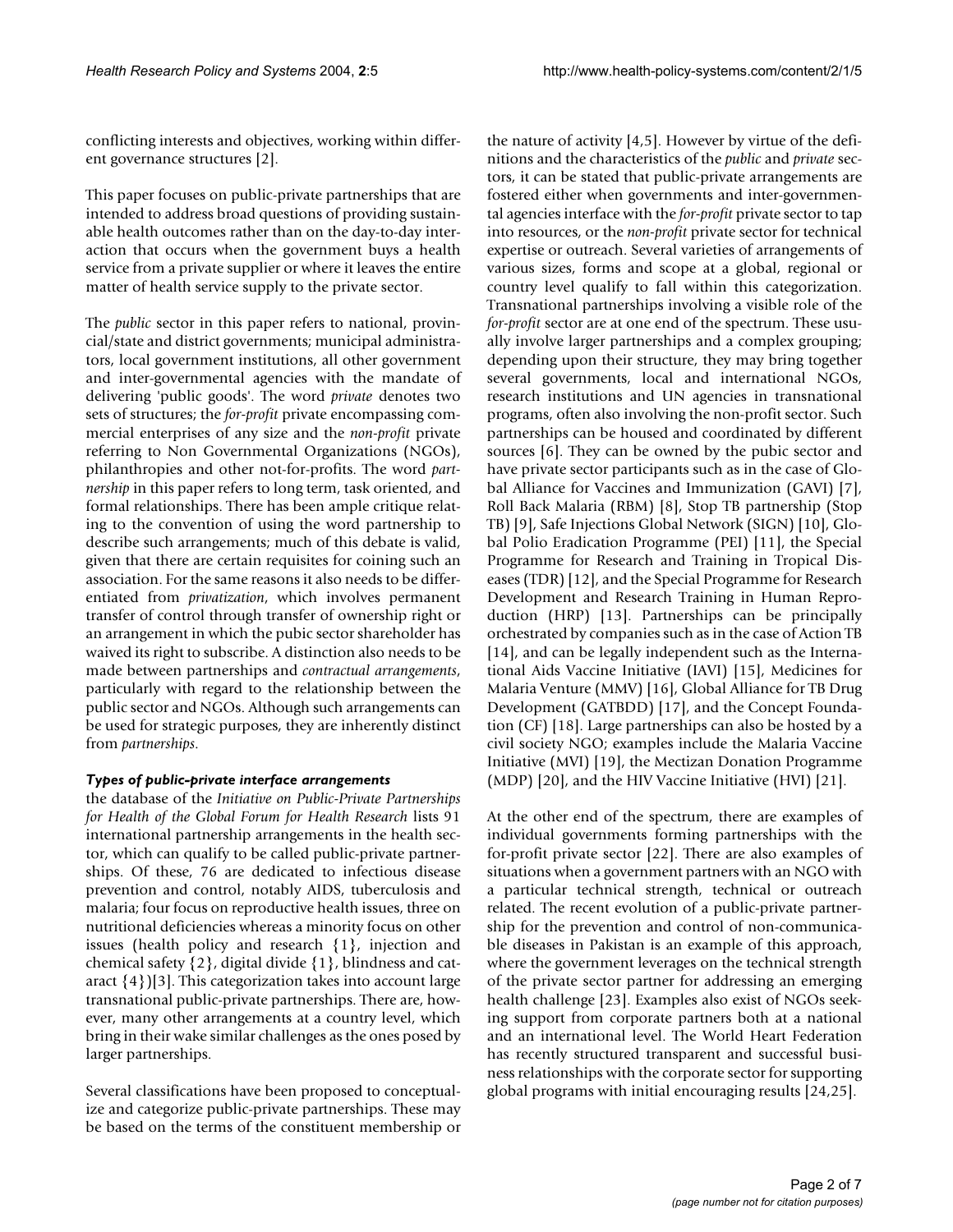|    | Purpose                                    | Partnership                                                                                                                                                                                                                              |
|----|--------------------------------------------|------------------------------------------------------------------------------------------------------------------------------------------------------------------------------------------------------------------------------------------|
|    | Product development                        | GATBDD, IAVI, MMV and MVI.                                                                                                                                                                                                               |
|    | Improving access to healthcare<br>products | CF, MDP, Accelerated Access Initiative (AAI) [48], Global Alliance to Eliminate Leprosy (GAEL) [49],<br>Global Alliance to Eliminate Lymphatic Filiariasis (GAELF) [50] and the Global Polio Eradication Initiative<br>(GPEI) [51].      |
|    | Global coordination mechanisms             | GAVI, RPS, Stop TB, Global Alliance for Improved Nutrition (GAIN) [52], and the Micronutrient Initiative<br>(MI) [53].                                                                                                                   |
|    | Strengthening health services              | Alliance for Health Policy and Systems Research (AHPSR) [54], Multilateral Initiative on Malaria (MIM)<br>[55], African Comprehensive HIV/AIDS Partnerships (ACHAP) [56].                                                                |
| 5. | Public advocacy and education              | Alliance for Microbicide Development (AMD) [57], African Malaria Partnership (AMP) [58], Global<br>Business Coalition on HIV and AIDS (GBC) [59] and Corporate Council on Africa (CCA) [60].                                             |
|    | Regulation and quality assurance           | The International Conference on Harmonization of Technical Requirements for Registration of<br>Pharmaceuticals for Human Use (ICH) [61], Pharmaceutical Security Institute (PSI) [62] and the Anti-<br>Counterfeit Drug Initiatives [63] |

<span id="page-2-0"></span>**Table 1: Categorization of public-private partnerships based on the purpose they serve**

Partnerships in the health sector can be for various purposes; categories as stated by the Initiative on Public-Private Partnerships for Health have been summarized in Table [1](#page-2-0). Such partnerships are novel arrangements and potentially present an opportunity for more than one partner(s) to contribute to the same goal. Many of these have positively contributed to health outcomes in the past; developing technologies for tropical diseases, surveillance and screening strategies, contributing to technical aspects of sustainable drug development and vector control are amongst a few examples [26,27]. Notwithstanding, partnerships involving the for-profit private sector bring in their wake many concerns as they involve a donor-recipient relationship [28].

In many countries, there are long established links of the public sector with NGOs. Theoretically, since NGOs are not driven by a profit generating motive, many of the ethical challenges that potentially exist in partnering with the for-profit are not of relevance in this case. However, it could also plausibly be argued that NGOs, who though objective and altruistic, may, in fact, have quite complex motives. In promoting public-private partnerships therefore, several issues need to be clearly flagged in an attempt to address them in tandem with efforts that aim to foster such relationships. Within that context, a set of ethical and process related challenges are summarized hereunder:

#### *Ethical challenges, which are largely generic across the range of public-private partnerships relate to the following dimensions*

*1. Global norms and principals:* many of the large partnerships involving a variety of players are of a transnational nature. However, against this backdrop, there are no global norms and principals, to set a framework within which global public health goals can be pursued in a partnership arrangement.

*2. Impartiality in health:* if public-private partnerships are not carefully designed, there is a danger that they may reorient the mission of the public sector, interfere with organizational priorities, and weaken their capacity to uphold norms and regulations. Such a shift is likely to displace the focus from the marginalized and may therefore be in conflict with the fundamental concept of equity in health.

*3. Social safety nets:* it has been increasingly argued that engaging in a partnership mode provides the public sector an opportunity to renounce their responsibilities; this in a sense may lead to withdrawal of social safety nets. Failure to commit to maintain the role of the state in such partnerships may result in a *laissez-faire* attitude, prejudicial to the interest of the most vulnerable groups.

*4. Conflict of interest:* many partnerships are initiated on the premise that they fulfill a social obligation, and can involve good intentions on part of individuals and organizations. However the basic motive that drives the 'for-profit' sector *demands* that these involve a financial pay off in the long term. In such cases, the difference between corporate sponsorships and scientific philanthropic donations with long term visible public health goals needs to be clearly separated. This issue has been further complicated in recent years as many global health initiatives funded by endowments generated by foundations have partnerships with the private sector as a key feature [29]. Such donor-recipient relationships bring in their wake many concerns. These include concerns relating to such arrangements providing the 'for profit' private sector an opportunity to improve their organizational image by engaging in cause-related marketing and concerns relating to these engagements facilitating access of the commercial sector to policy makers. On the other hand, many NGOs even in the developing countries are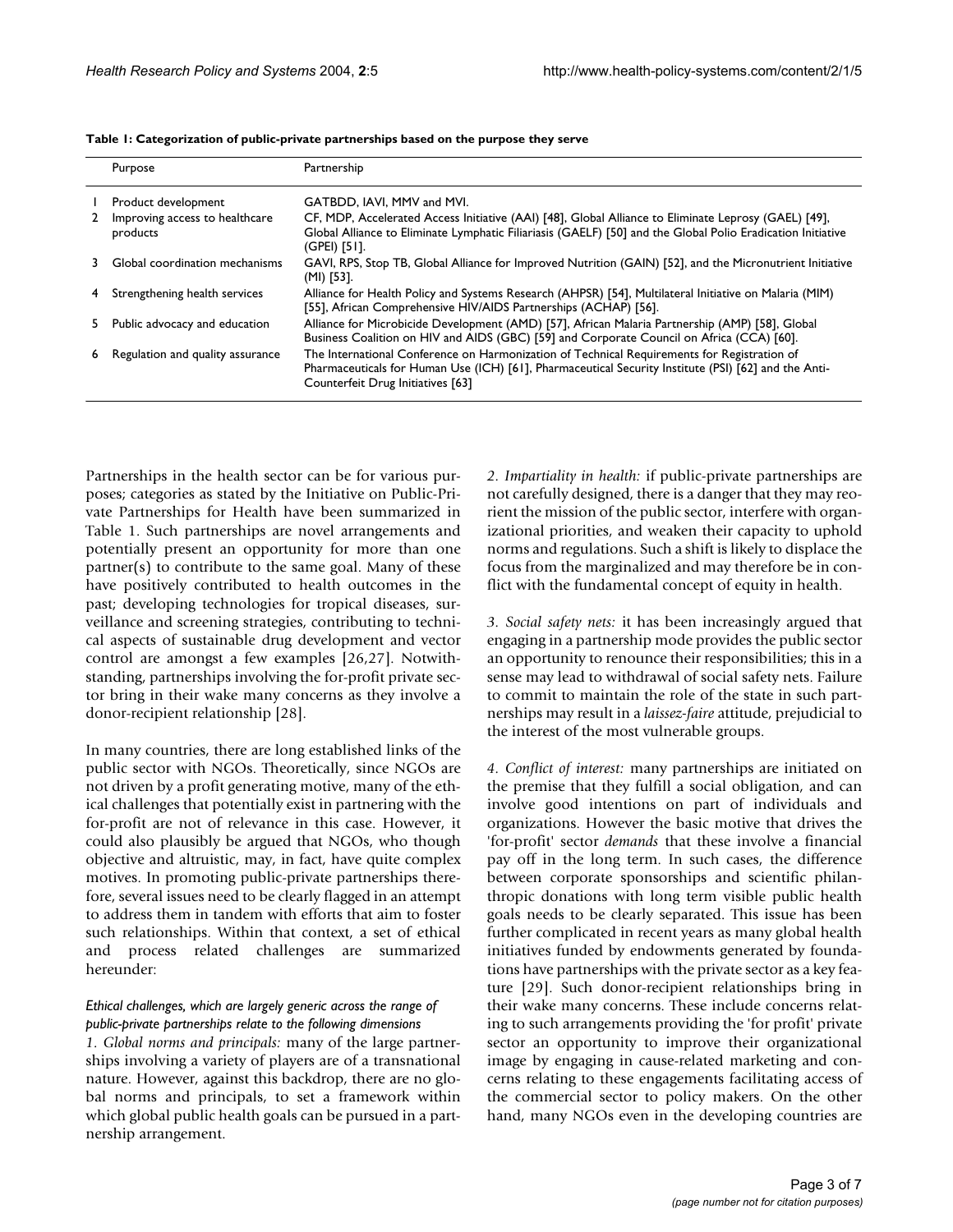little more than lobby groups with a particular interest, which may or may not be aligned to public good.

*5. Redirecting national health polices:* there are also concerns that such partnerships redirect national and international health polices and priorities and have the potential to defeat crucial local and national efforts.

*6. Fragmentation of the health system:* partnerships generally tend to aim for short term high profile goals and tend to pick the lowest lying fruits. Partnerships do have the mandate and cannot be held accountable to synchronize their activities with emerging processes within countries aimed at developing their health systems. Therefore if they are instituted in countries with weak health systems they have the potential to fragment the healthcare system by instituting independent vertical programs. The changing global agenda around 'vaccines' helps to highlight many of these issues. Previously polices around vaccination were grounded in the general principal that promoted equitable access to few vaccines around the world. However new initiatives and their vertical systems have less of a focus on sustainability, may not contribute to strengthening of the health system and have the potential of redirecting national health policies, which focus on equitable care [30].

*7. Contribution to common goals and objectives:* it is common for partners to have different objectives while pursuing a relationship though it may be implicit that partnerships are contributing to common goals.

*8. Lack of outcome orientation:* many a times, partnerships exist in form and do not contribute to improvements in quality and efficiency.

## *Operational and process-related challenges in public private partnerships relate to the following dimensions*

*1. Legislative frameworks, polices and operational strategies:* many developed countries have legislation to interface with the private sector [31]. However in the developing world, there is a general failure, to have overarching legislation relating to public-private partnerships. As a result, such arrangements develop on an *ad hoc* and opportunistic basis and may have questionable credibility; as a results of this failure, polices and specific operational strategies fail to develop.

*2. Participatory approach to decision making:* the expression 'partnership' gives the impression of equality. However many a times, a participatory approach to the decision making process is usually not optimally accomplished. This has implications of varying degrees. Almost all the large 91 transnational partnerships referred to earlier are focused on the developing world. However, among these,

85 have their secretariats in Europe and North America; the United States and Switzerland being the commonest host countries. Cleary this lack of proximity to the intended beneficiaries has a bearing on the manner in which the beneficiaries have a role in the decision making process [32]. The decision-making process in a partnership may also be biased because of the stronger partners' influence. At a county level and in the case of governments interfacing with NGOs, the stronger partner, which his usually the Government generally tends to make the rules. On the other hand, in the case of relationships with the 'for-profit' private sector, there is the danger of the financially stronger partner influencing the public sectors decision making process on policies, regulatory and legislative matters, which have implications for their profitmaking motive.

*3. Governance structures:* workable partnerships require a well-defined governance structure to be established to allow for distribution of responsibilities to all the players. Public-private partnerships may run into problems because of ill-defined governance mechanisms. Recent evaluation of the RBM project while acknowledging the successes of the partnership in drawing global attention to the scale of the problem posed by Malaria has outlined serious governance-related issues [33]. More recently, independent evaluation of the Global Stop TB partnership has also resulted in the issuance of detailed recommendations for improved governance [34].

*4. Power Relationships:* skewed power relationships are a major impediment to the development of successful relationships. Governments in developing countries usually tend to assume core responsibility of the joint initiative and take charge of the weaker partner. In case of NGOs with outreach-related strengths, this usually takes the form of a 'contractual relationship' without much regard to the participatory processes, which should be key to a public-private partnership arrangement. In case of relationships with NGOs with technical strength, there are issues relating to power relationships of a more serious nature with regard to who assumes the leadership role.

*9. Criteria for selection:* the criteria for selection are an important issue both from an ethical and process-related perspective as it raises the questions of competence and appropriateness. In many instances the public sector is vague about important issues related to screening potential corporate partners and those in the non-profit sector.

*10. Sustainability:* the question of long-term sustainability is often ignored in public-private partnerships. An analysis of the operation of GAVI has concluded that it overemphasizes high technology vaccines, lacks sustainability, relies too heavily on the private sector and consequently,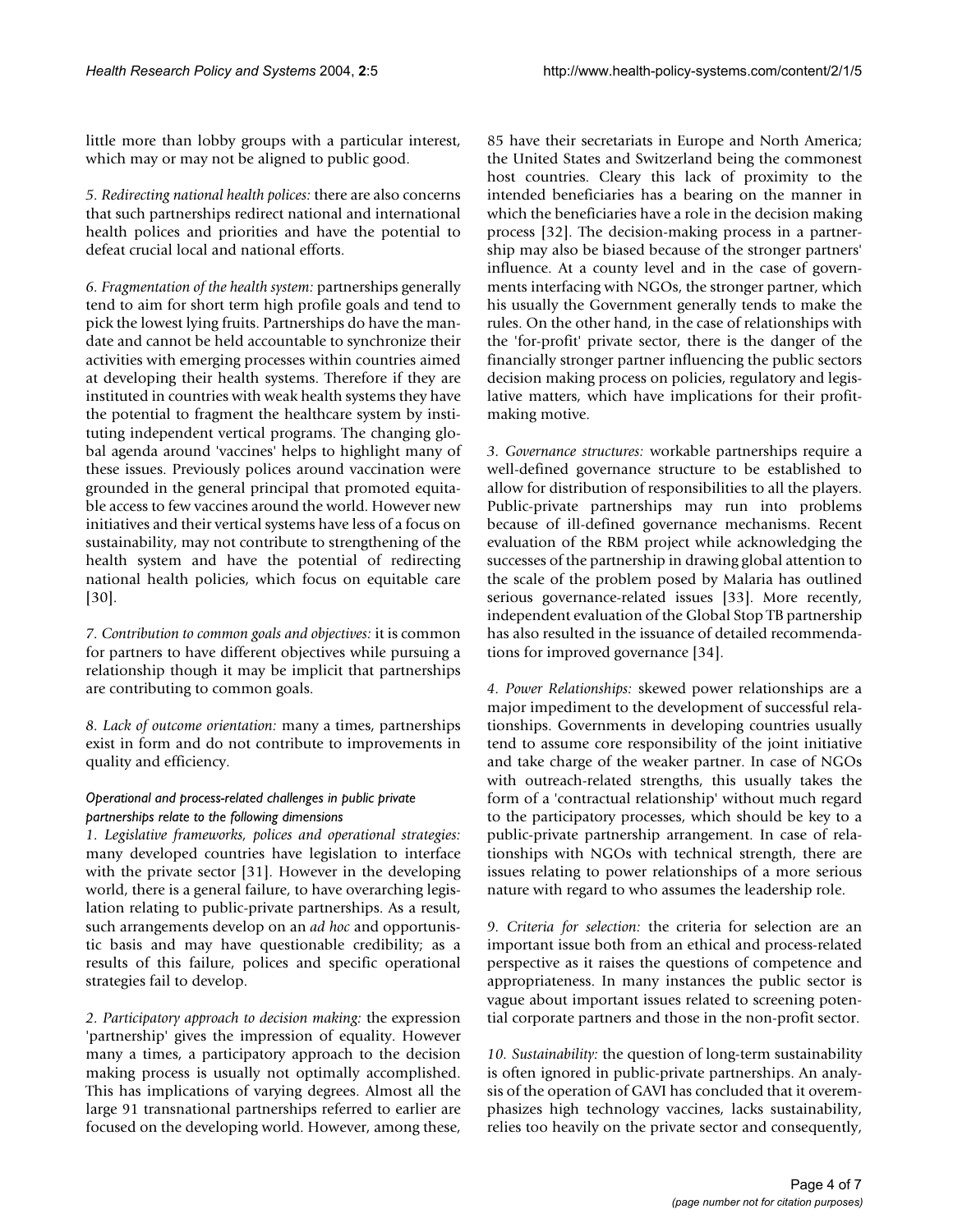runs the risk of compounding health inequities in the poorest countries [35].

*11. Accountability:* many partnerships do not ensure that all players are held accountable for the delivery of efficient, effective and equitable services in a partnership arrangement. Often in public-private relationships it is unclear as to whom are these partnerships accountable to, according to what criteria, and who sets priorities? To hold partners accountable for their actions, it is imperative to have clear governance mechanisms and clarify partner's rights and obligations. Clarity in such relationships is needed in order to avoid ambiguities that lead to break up of partnerships. A case in point is the recent breakup of GAEL with the exit of the International Association of Anti-leprosy [36].

## **The Call to Action**

In the world we live today, global agendas are being increasingly shaped by the private sector. The 'for-profit' private sectors' immense resources make it an irresistible partner for public health initiatives. These arrangements can also be mutually synergistic. Governments and international agencies can tap into additional resources to full fill their mandate whereas the commercial sector can fulfill its social responsibility, for which it is being increasingly challenged. Additionally, the recent SARS epidemic and bio-terrorist threats should help to make the private sector understand the value of investment in health for reasons beyond fulfilling their social obligations. Active involvement of the 'non-profit' sector and donor coordination in country goals is also being increasingly encouraged within comprehensive development frameworks; this approach is synchronous and in harmony with the Poverty Reduction Strategy Paper Framework [37].

The development and health actors have highlighted the need to harness the potential that exists in collaborating with the private sector to advance public health goals. This is also becoming increasingly essential as both the public and the private sector recognize their individual inabilities to address emerging public health issues that continue to be tabled on the international and within country policy agendas. Public-private partnerships therefore seem both, unavoidable and imperative. However in building such collaborations, certain measures must be taken at a global level to assist global partnerships and set a framework within which efforts at a country level can emanate.

As a first step, there is a need to develop a set of global norms and ethical principles; a broad-based agreement over these must be achieved. The transnational nature and global outlook of emerging partnerships necessitate that these stem from a broad-based international dialogue.

It is critical that the driving principles for such initiatives be rooted in 'benefit to the society' rather than 'mutual benefit to the partners' and should center on the concept of equity in health. Norms must stipulate that partnerships contribute to strengthening of social safety nets in disadvantaged settings and should be set within the context of 'social responsibility' as the idea is not meant for private funds to be put to public use nor to privatize public responsibilities.

Global principles must specify that partnerships should be in harmony with national health priorities; they should complement and not duplicate state initiatives and should be optimally integrated with national health systems without any conflict of interest. Norms must make it mandatory for all partners in a 'partnership' arrangement to contribute to common goals as a true partnership is one in which the partners, though having different motivation and values have a shared objective. Global norms must outline that partners be committed to making contributions, sharing risks and the decision making process. Principles should emphasize an outcome orientation. Development of a public-private partnership in itself should not be seen as an *outcome*, but a *process* and an *output*; it is important for partnerships not to just exist in form but to contribute to improvements in health outcomes.

It must be made binding for international agencies to develop transparent policy and procedural frameworks. Many international agencies have established guidelines on interacting with the private sector [38-45]. However there is a need for comprehensive polices and operational strategies, which are crucial to ensuring transparency and protecting public interest [46]. Inviting third party reviews and ensuring an open process for deliberations will help to ensure transparency and reflect that these processes are indeed being structured in public interest.

Global efforts should demand, encourage and assist the development of policy and legislative frameworks shaping public-private partnerships *within* countries [47]. However in the setting of developing countries, there is a need for international actors to guide these and for them to emanate within the framework of global norms and standards. Assisting with capacity development through donor coordination may be a necessary prerequisite to this approach. Legislative and policy frameworks within countries will help to legitimize public-private relationships, lend credence to this approach, help to foster an enabling environment and provide a mandate for the development of ethical guidelines to further direct these initiatives.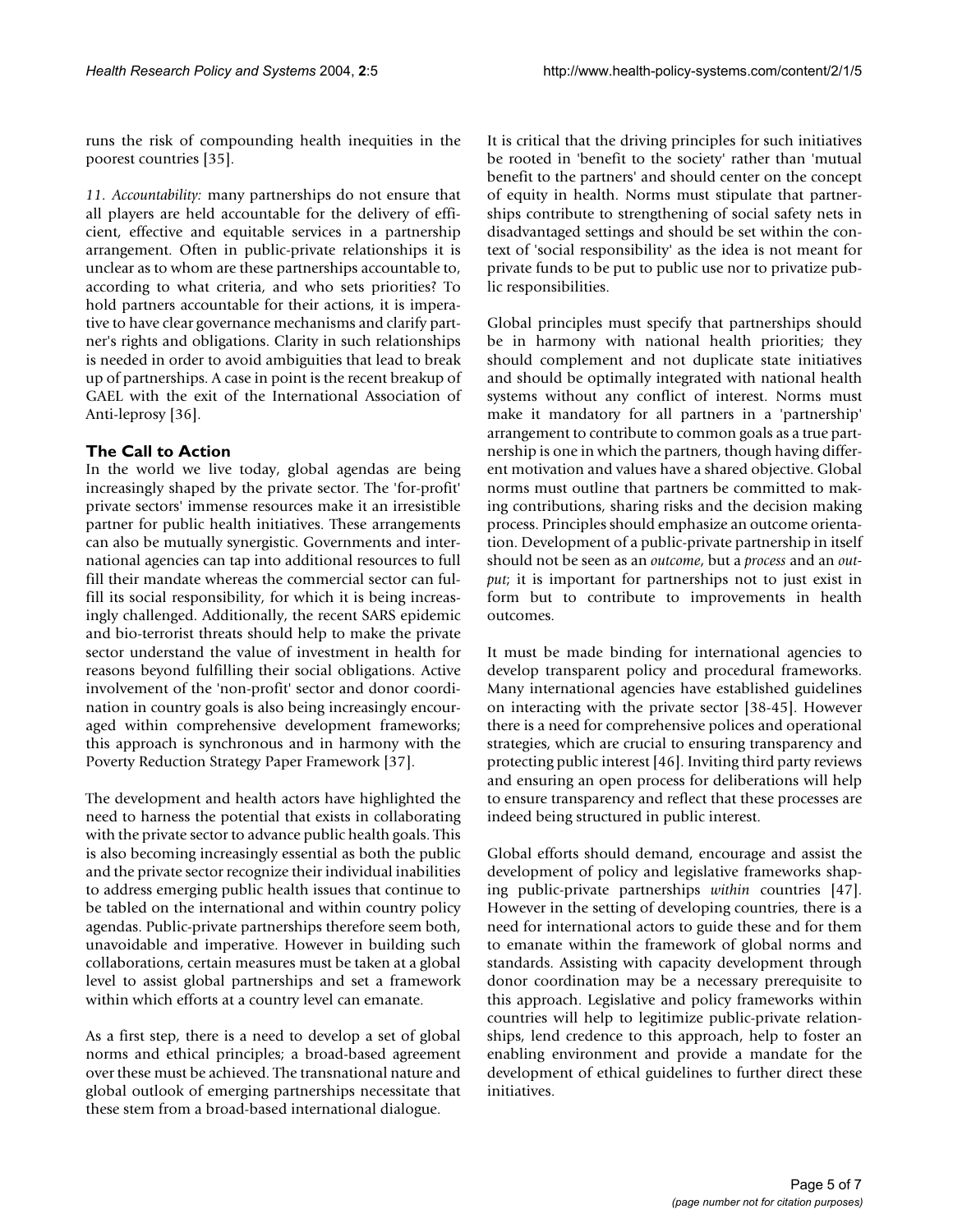Within stipulated legislative and policy frameworks, support must be provided to developing countries to develop specific guidelines to steer such relationships. Guidelines can assist with the development of selection criteria and help specify roles of the public and the private sectors. They can also assist with the development of models that outline combined governance structures, clearly aimed at improved systems of governance. Guidelines must also articulate a clear policy on a participatory approach to the decision making process. In addition, they should assist with assigning responsibilities to various levels of Government and then hold people and institutions both within Governments and those in the private sector that partner with them accountable for their performance.

Though an evidence-based approach and ethical considerations must never be compromised in such endeavors and every effort should be made to ensure that goals are mutually compatible, guidelines also need to be flexible in order to accommodate each partner's organizational requirements and integrity. Moreover they need to be pragmatic. The public sector needs to recognize the basic legitimacy of the private sector and the profit motive that drives it. It is also essential for the public sector to respect the organizational autonomy and priorities of the nonprofit sector. In this context, partnerships and contractual relationships need to be carefully differentiated.

Partnerships must also be the subject of noteworthy empirical research, which would enable a detailed assessment of the specific issues inherent to the various types of public-private partnership arrangements from an ethical and methodological perspective.

The impetus for driving global and national efforts in creating a transparent and conducive environment for public-private partnerships needs to come from the public sector. This raises the issue of capacity within countries; the gap needs to be bridged by assistance from UN agencies, which have the mandate of harnessing and coordinating support among a variety of players for global actions. However, the results of such actions will only be as good as Governments make them; weak and poorly informed Governments cannot remedy their own deficiencies by seeking to yolk the private sector to their own uncertain cart.

In conceptualizing a framework that assists with setting global norms and guidelines and within-country legislative actions, it needs to be recognized that the dynamics of public-private partnership arrangements are generic across social sector. It may therefore be useful to allow this commonality to prevail in initiating global and countryspecific actions.

#### **Acknowledgements**

*The author would like to thank Mr. Michael Francino and Mr. Mohammad Ghalib Nishtar, for their valuable suggestions and comments and Dr. Shahzad Ali Khan for help with literature search.*

#### **References**

- 1. **Health Action International, 2002. Statement to 109th WHO Executive Board meeting;** 2002 [[http://www.haiweb.org/](http://www.haiweb.org/campaign/PPI/EB109statement.html) [campaign/PPI/EB109statement.html\]](http://www.haiweb.org/campaign/PPI/EB109statement.html). accessed Jun 22, 04
- 2. Reich MR: **[Public-private partnerships for public health](http://www.ncbi.nlm.nih.gov/entrez/query.fcgi?cmd=Retrieve&db=PubMed&dopt=Abstract&list_uids=10835666)[.](http://www.ncbi.nlm.nih.gov/entrez/query.fcgi?cmd=Retrieve&db=PubMed&dopt=Abstract&list_uids=10.1038/76176)** *Nat Med* 2000, **6:**617-620.
- 3. **Initiative on Public-Private Partnerships for Health** [\[http://](http://www.ipph.org) [www.ipph.org\]](http://www.ipph.org). accessed June 22, 03
- 4. Mitchell-Weaver C, Manning B: **Public-Private partnerships in Third World Development.** *The 20th Norma Wilkinson Memorial Lecture. Geographical Paper; Reading University, Reading* 1990.
- 5. **Leading companies to mobilize against global AIDS epidemic.** Press Release. Geneva, UNAIDS. 23 October 1997
- 6. Widdus R: **Public-Private Partnerships for Health and Health Care in the Developing World.** *Initiative on Public-private Partnerships for Health* [[http://www.ippph.org/index.cfm?page=/ippph/publi](http://www.ippph.org/index.cfm?page=/ippph/publications&s_criteria=publications&crit&thechoice=show&id=153&typobj=1) [cations&s\\_criteria=publications&crit&the](http://www.ippph.org/index.cfm?page=/ippph/publications&s_criteria=publications&crit&thechoice=show&id=153&typobj=1)[choice=show&id=153&typobj=1](http://www.ippph.org/index.cfm?page=/ippph/publications&s_criteria=publications&crit&thechoice=show&id=153&typobj=1)]. accessed Jun 23, 04
- 7. **Global Alliance for Vaccines and Immunization** [\[http://](http://www.vaccinealliance.org) [www.vaccinealliance.org\]](http://www.vaccinealliance.org). accessed Jun 23, 04
- 8. **Roll Back Malaria;** *World Health Organization* [\[http://](http://www.rbm.who.int) [www.rbm.who.int](http://www.rbm.who.int)]. accessed Jun 23, 04
- 9. Stop TB: [\[http://www.stoptb.org](http://www.stoptb.org)]. accessed Jun 23, 04<br>10. Injection Safety: Safe Injection Global Network:
- 10. **Injection Safety: Safe Injection Global Network;** *World Health Organization* [\[http://www.who.int/injection\\_safety/en/\]](http://www.who.int/injection_safety/en/). accessed Jun 23, 04
- 11. **Global Polio Eradication Program** [[http://www.polioeradica](http://www.polioeradication.org) [tion.org\]](http://www.polioeradication.org). accessed Jun 23, 04
- 12. **Tropical Disease Research;** *World Health Organization* [\[http://](http://www.who.int/tdr/) [www.who.int/tdr/\]](http://www.who.int/tdr/). accessed Jun 23, 04
- 13. **Special Programme for Research Development and Research Training in Human Reproduction;** *World Health Organization* [\[http://www.who.int/reproductive-health/hrp/](http://www.who.int/reproductive-health/hrp/index.html) [index.html](http://www.who.int/reproductive-health/hrp/index.html)]. accessed Jun 23, 04
- 14. **Glaxo SmithKline: Global Community Partnerships;** *Action TB* [\[http://www.gsk.com/community/tbprogrammes.htm\]](http://www.gsk.com/community/tbprogrammes.htm). accessed Jul 13, 04
- 15. **International Aids Vaccine Initiative** [[http://www.iavi.org\]](http://www.iavi.org). accessed Jun 23, 04
- 16. **Medicines for Malaria Venture;** *World Health Organization* [[http:/](http://www.who.int/tdr/diseases/malaria/mmv.htm) [/www.who.int/tdr/diseases/malaria/mmv.htm](http://www.who.int/tdr/diseases/malaria/mmv.htm)]. accessed Jun 23, 04
- 17. **Global Alliance for TB Drug Development: Tropical Diseases Research;** *World Health Organization* [[http://www.who.int/](http://www.who.int/tdr/diseases/tb/tballiance.htm)
- [tdr/diseases/tb/tballiance.htm](http://www.who.int/tdr/diseases/tb/tballiance.htm)]. accessed Jun 23, 04<br>18. Concept Foundation [http://www.conce [[http://www.conceptfoundation.org\]](http://www.conceptfoundation.org). accessed Jun 23, 04
- 19. **Malaria Vaccine Initiative** [[http://www.malariavaccine.org\]](http://www.malariavaccine.org). accessed Jun 23, 04
- 20. **Mectizan Donation Programme** [[http://mectizan.org\]](http://mectizan.org). accessed Jun 23, 04
- 21. **HIV Vaccine Initiative;** *World Health Organization* [\[http://](http://www.who.int/vaccine_research/disease/hiv/en/) [www.who.int/vaccine\\_research/disease/hiv/en/](http://www.who.int/vaccine_research/disease/hiv/en/)]. accessed Jun 23, 04
- 22. Slack K, Savedoff WD: **Public purchaser-private provider contracting for health services; examples from Latin America and the Caribbean. Inter-American Development Bank.** *Technical Paper series* 2001.
- 23. **National Action Plan for Non-Communicable Diseases Prevention, Control and Health Promotion in Pakistan** [\[http://](http://heartfile.org/napdoc.pdf) [heartfile.org/napdoc.pdf\]](http://heartfile.org/napdoc.pdf). accessed May 12, 04
- 24. Bayes de Luna A, Tse TF, de Figueiredo MB, Maranhao M, Voute J, Nishtar S, *et al.*: **[World Heart Federation. World Heart Day: a](http://www.ncbi.nlm.nih.gov/entrez/query.fcgi?cmd=Retrieve&db=PubMed&dopt=Abstract&list_uids=10.1161/01.CIR.0000089504.27796.2C) [World Heart Federation enterprise promoting the preven](http://www.ncbi.nlm.nih.gov/entrez/query.fcgi?cmd=Retrieve&db=PubMed&dopt=Abstract&list_uids=10.1161/01.CIR.0000089504.27796.2C)[tion of heart disease and stroke across the world](http://www.ncbi.nlm.nih.gov/entrez/query.fcgi?cmd=Retrieve&db=PubMed&dopt=Abstract&list_uids=10.1161/01.CIR.0000089504.27796.2C)[.](http://www.ncbi.nlm.nih.gov/entrez/query.fcgi?cmd=Retrieve&db=PubMed&dopt=Abstract&list_uids=12952824)** *Circulation* 2003, **108(9):**1038-40.
- 25. World Heart Day: World Heart Federation [www.worldheartday.com/Home/index.asp\]](http://www.worldheartday.com/Home/index.asp). accessed Jun 23, 04
- 26. WHO-Aventis Collaborative Working Group: **One cornerstone of a global alliance for controlling and eliminating African sleeping sickness.** *TDR News no 70* 2003 [[http://www.who.int/tdr/](http://www.who.int/tdr/publications/tdrnews/news70/aventis.htm) [publications/tdrnews/news70/aventis.htm](http://www.who.int/tdr/publications/tdrnews/news70/aventis.htm)]. assessed Jan 9, 03